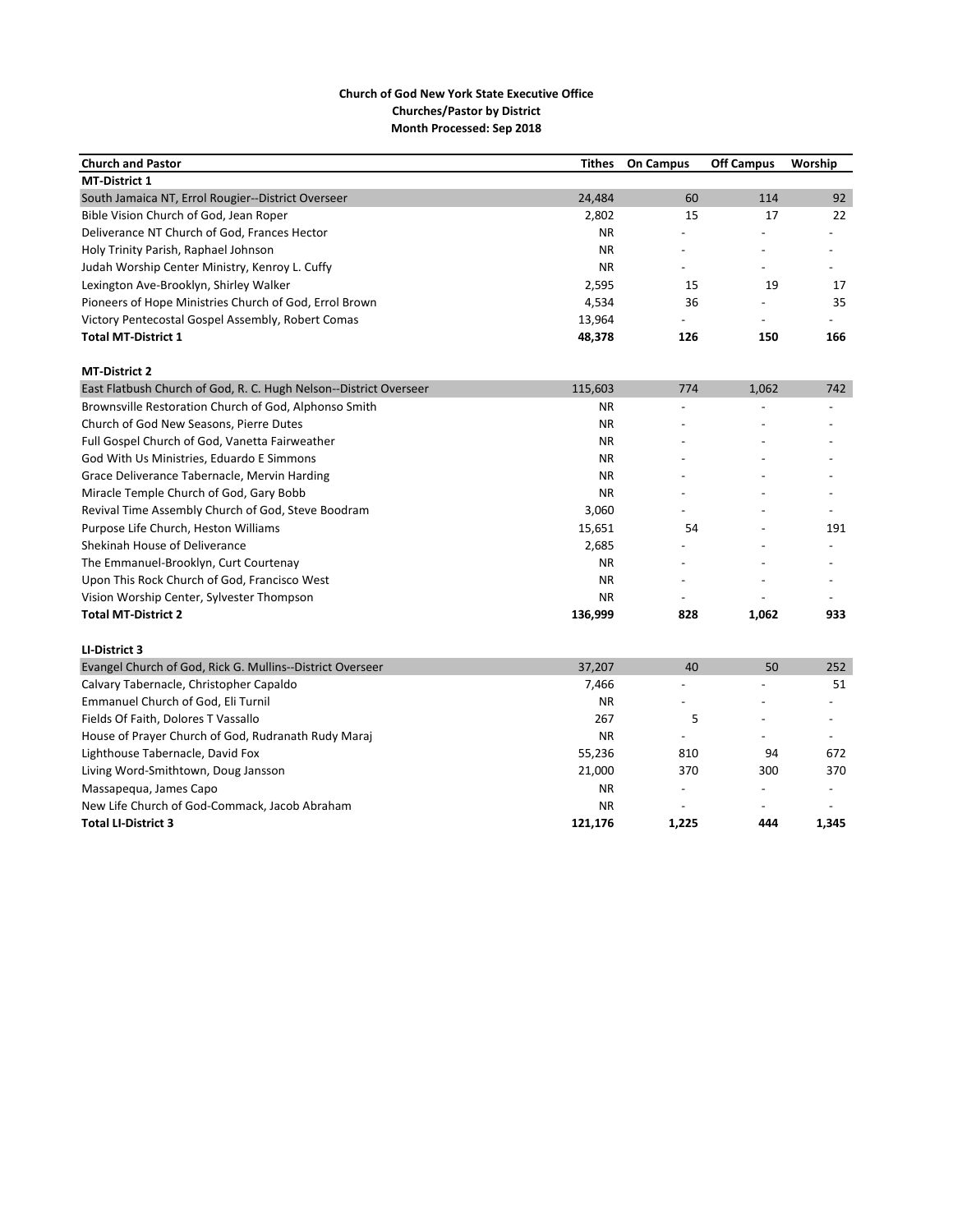| <b>Church and Pastor</b>                                      | <b>Tithes</b> | <b>On Campus</b> | <b>Off Campus</b>        | Worship |
|---------------------------------------------------------------|---------------|------------------|--------------------------|---------|
| <b>MT-District 4</b>                                          |               |                  |                          |         |
| Remsen Ave. Church of God, Brugard Brutus--District Overseer  | 7,542         | 270              | 265                      | 110     |
| Christ is Coming Soon Church of God, Robert Guillaume         | <b>NR</b>     | $\frac{1}{2}$    | $\overline{a}$           |         |
| Classon Ave-Haitian, Marcel Fontus                            | <b>NR</b>     |                  |                          |         |
| Cortelyou Rd, Diane Jacques St. Surin                         | <b>NR</b>     |                  |                          |         |
| E 51st St-Brooklyn, John Samedi                               | 31,156        | 822              | 73                       | 736     |
| Ebenezer Haitian, Roland Bernadin                             | <b>NR</b>     |                  |                          |         |
| Faith, Love, And Praise Church of God, Joel Bossous           | <b>NR</b>     |                  |                          |         |
| Faithful Church of God, Jean Claude Michel                    | ΝR            |                  |                          |         |
| Flatbush Ave, Delinois Cajuste                                | <b>NR</b>     |                  |                          |         |
| Holiness Temple Church of God                                 | 1,709         |                  | 10                       | 3       |
| Metrotab Manahaim Church Of God, James Jean                   | <b>NR</b>     |                  |                          |         |
| Nostrand Ave, Rosette T Valnord                               | ΝR            |                  |                          |         |
| Truth, Moise Desroches                                        | <b>NR</b>     |                  | $\overline{\phantom{a}}$ |         |
| <b>Total MT District 4</b>                                    | 40,407        | 1,092            | 348                      | 849     |
| <b>MT-District 5</b>                                          |               |                  |                          |         |
| Manhattan Church of God, Emmanuel Denis--District Overseer    | 3,754         | 5                | 3                        | 56      |
| Harvest Church of God, Lesly Exil                             | <b>NR</b>     |                  |                          |         |
| Huntington Haitian, Georges Franck                            | 10,627        | 110              |                          | 120     |
| Manhattan-Uppertown, Jean Milou Octelene                      | <b>NR</b>     |                  |                          |         |
| Mount Vernon - Haitian, Jean Carlos Charles                   | <b>NR</b>     |                  |                          |         |
| New Evangelical Decision, Luders Charles                      | <b>NR</b>     |                  |                          |         |
| New Rochelle Haitian, Joanes Rousseau                         | 11,300        | 58               | 13                       | 79      |
| Yonkers-Haitian, Manfred Jean-Louis                           | <b>NR</b>     |                  |                          |         |
| <b>Total District MT-5</b>                                    | 25,681        | 173              | 16                       | 255     |
| <b>MT-District 6</b>                                          |               |                  |                          |         |
| Spring Valley, Edner B Ligonde--District Overseer             | 20,000        | 20               | 18                       | 402     |
| Seed Church Of God, Hermann Michel                            |               |                  |                          | 50      |
| Trinity Church of God, Guisley Noisin                         | <b>NR</b>     |                  |                          |         |
| <b>Total MT-District 6</b>                                    | 20,000        | 20               | 18                       | 452     |
| <b>MT-District 7</b>                                          |               |                  |                          |         |
| Francis L Blvd-Haitian, Emmanuel Blanchard--District Overseer | 11,734        | 195              | 150                      | 325     |
| Cambria Heights-Haitian, Rene Pierrot                         | <b>NR</b>     |                  |                          |         |
| Clarkson Ave, Clarens Lapointe                                | <b>NR</b>     |                  |                          |         |
| Corner Stone Church of God, Edvard Esteve                     | 3,085         |                  |                          |         |
| Elise Evangelique Salem, Enid St. Louis                       | ΝR            |                  |                          |         |
| <b>Total MT-District 7</b>                                    | 14.819        | 195              | 150                      | 325     |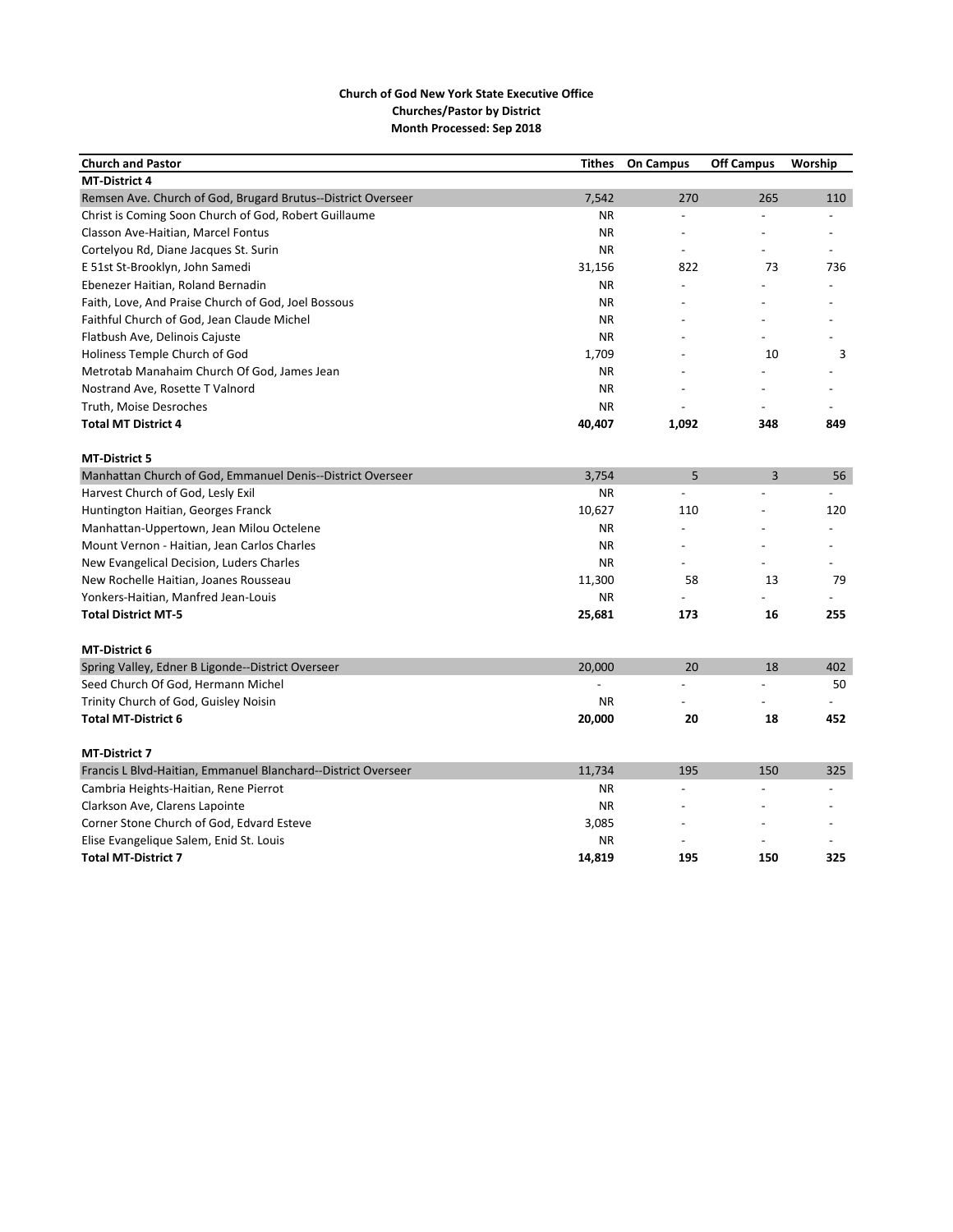| <b>Church and Pastor</b>                                             | <b>Tithes</b> | <b>On Campus</b> | <b>Off Campus</b> | Worship        |
|----------------------------------------------------------------------|---------------|------------------|-------------------|----------------|
| <b>MT-District 8</b>                                                 |               |                  |                   |                |
| Ebenezer Full Gospel Church of God, Kurian George--District Overseer |               |                  |                   | 63             |
| Bethel Church of God India, C D Georgekutty                          | 1,850         | $\overline{a}$   |                   | 54             |
| Bronx-India, Thankachan Thomas                                       | NR.           |                  |                   |                |
| <b>Emmanuel Pentecostal, Finney Thomas</b>                           | 4,215         | 20               |                   |                |
| Faith Tabernacle-India, Thomas V Zacharia                            | 2,184         |                  |                   |                |
| First Church of God, Moni Mathew                                     | 5,000         |                  |                   |                |
| Mount Zion Church of God, Biju Thomas                                | <b>NR</b>     |                  |                   |                |
| Queens-India, Benjamin Thomas                                        | <b>NR</b>     |                  |                   |                |
| Shalem Church of God, Sabu George                                    | <b>NR</b>     |                  |                   |                |
| Yonkers Church of God, Kurian Moses                                  |               |                  |                   | 55             |
| <b>Total MT-District 8</b>                                           | 13,249        | 20               |                   | 172            |
| <b>MT-District 9</b>                                                 |               |                  |                   |                |
| Flushing, Luke Liu                                                   | <b>NR</b>     |                  |                   |                |
| International Bethel Church of God, Roy Suwuh                        | 5,576         |                  |                   |                |
| <b>Total MT-District 9</b>                                           | 5,576         |                  |                   |                |
| LI-District 10                                                       |               |                  |                   |                |
| Abundant Life-Holbrook, Gregory Wilk--District Overseer              | 30,938        |                  |                   |                |
| Faith Tabernacle, James Graziano                                     | 15,000        | 220              | 125               | 400            |
| Harvest Tabernacle Church of God, James R Pendleton                  | <b>NR</b>     |                  |                   |                |
| Ministerio Casa de Adoracion, Sergio Salazar                         | 1,420         |                  |                   | 5              |
| Victory-East Patchogue, Anthony Seaton                               | 8,848         | 26               |                   | 60             |
| World Outreach, Dennis Evensen                                       | 10,675        | 30               | 20                | 45             |
| <b>Total LI District 10</b>                                          | 66,881        | 276              | 145               | 510            |
| MT-District 11                                                       |               |                  |                   |                |
| Mount Vernon, Clifford Thompson--District Overseer                   | 34,476        | 155              |                   | 301            |
| Elim Church of God, Marcia Pauline Pennicott                         | 9,684         | 20               | 4                 | 160            |
| Faith Church of God West Park, Max Faircloth                         | ΝR            |                  |                   |                |
| Fulton Avenue Church of God, George Hall                             | 3,141         | 30               |                   | 75             |
| Rehoboth NT COG, Leopold Clarke                                      | <b>NR</b>     |                  |                   |                |
| Spring Valley NT Church of God, Brenda McCrea-Compass                | 723           | 8                |                   | 36             |
| The First Haitian Church of God, Paule Laplante                      | 2,992         | 20               |                   | 12             |
| The Gathering International Ministries, Lezmine Hawthorne            | <b>NR</b>     |                  |                   | $\overline{a}$ |
| The United Church of God, Margaret Forrester                         | 6,177         | 120              |                   | 150            |
| Victory Walden Church of God, Dean Dykeman                           | 3,823         | $\overline{a}$   |                   | 21             |
| <b>Total MT-District 11</b>                                          | 61,015        | 353              | 4                 | 755            |
|                                                                      |               |                  |                   |                |
| <b>MT-District 12</b>                                                |               |                  |                   |                |
| New York-Bethzatha, David Kim                                        | <b>NR</b>     |                  |                   |                |
| Dae Myung, Yoon Yong-Duk                                             | <b>NR</b>     |                  |                   |                |
| Jusim Korean, Yong Kun Yun                                           | <b>NR</b>     |                  |                   |                |
| <b>Total MT-District 12</b>                                          |               |                  |                   |                |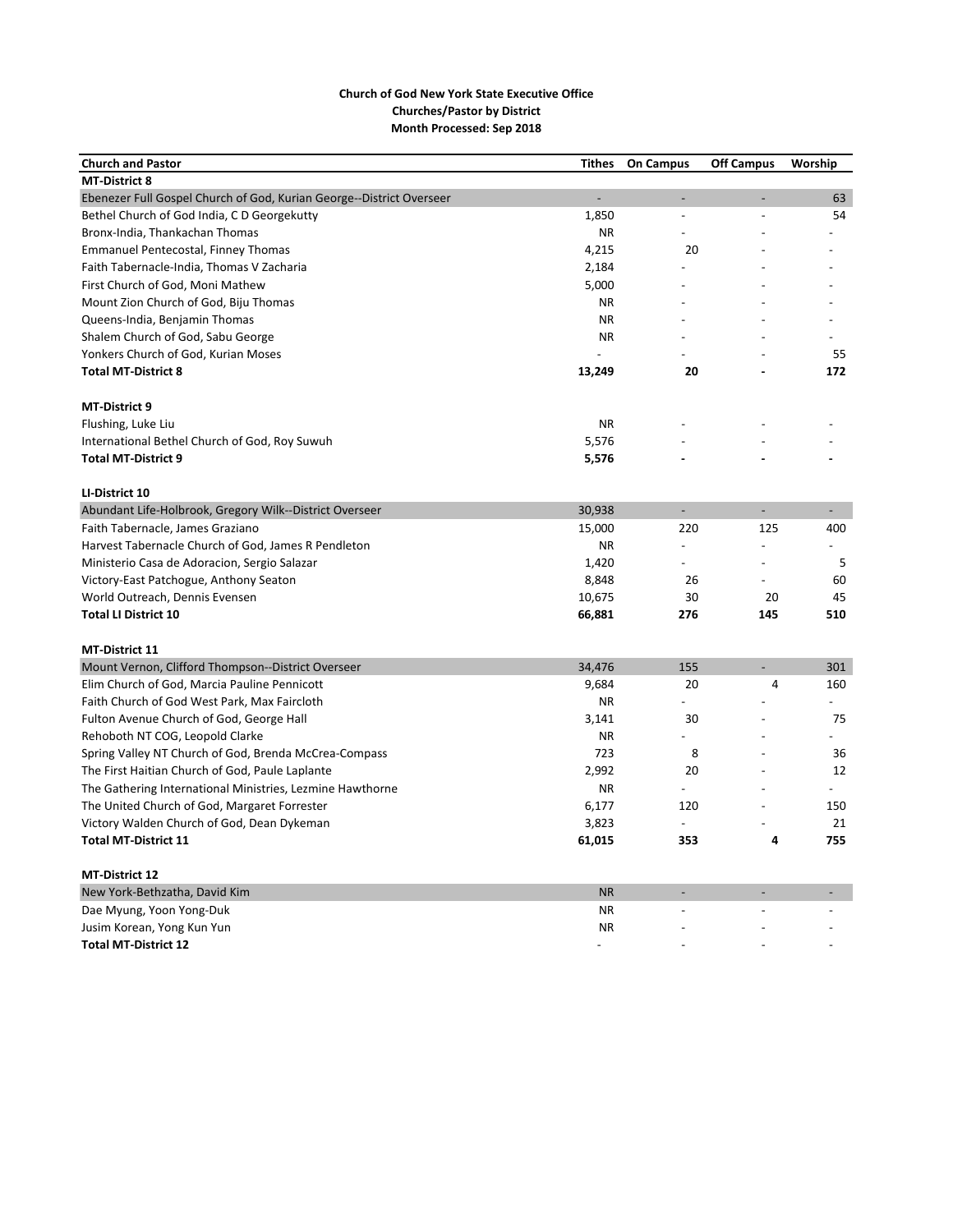| <b>Church and Pastor</b>                                     | Tithes    | <b>On Campus</b>             | <b>Off Campus</b>        | Worship                  |
|--------------------------------------------------------------|-----------|------------------------------|--------------------------|--------------------------|
| <b>UP-District 14</b>                                        |           |                              |                          |                          |
| Living Waters, Eldred Jenkins--District Overseer             | <b>NR</b> | $\overline{\phantom{a}}$     |                          |                          |
| Albany - Praise Tabernacle, Larry Dudley                     | <b>NR</b> | $\overline{a}$               |                          |                          |
| Damascus Church of God, David Colon                          | ΝR        |                              |                          |                          |
| Healing Waters Church of God, Kermit Lavigne                 | ΝR        |                              |                          |                          |
| Peru Church of God, Daniel Elder                             | <b>NR</b> |                              |                          |                          |
| <b>Total UP-District</b>                                     |           |                              |                          |                          |
| <b>UP-District 15</b>                                        |           |                              |                          |                          |
| New Beginning Church of God, Althea Baines-Asst to Bishop    | 10,654    | 533                          | 541                      | 179                      |
| Arcade                                                       | 2,565     |                              | 25                       | 30                       |
| Buffalo-Emmanuel Temple, Jason Whitaker                      | 3,198     |                              |                          |                          |
| Greater Niagara Falls, Joseph Whitman                        | 15,567    | 30                           | 150                      | 79                       |
| Healing Word Ministries, Leecroft Clarke                     | 3,792     | 97                           | 120                      | 65                       |
| <b>Total UP-District 15</b>                                  | 35,776    | 660                          | 836                      | 353                      |
|                                                              |           |                              |                          |                          |
| <b>UP-District 16</b>                                        |           |                              |                          |                          |
| Restoration-Rochester, Lee Thomas McCloud--District Overseer | 2,609     | 46                           | 5                        |                          |
| Higher Heights, Julius Brunson                               | ΝR        |                              |                          |                          |
| Higher Ground Ministires, Eugene Wilson                      | <b>NR</b> |                              |                          |                          |
| Miracle Outreach, Mary L Robinson                            |           | 7                            |                          | 30                       |
| New Covenant Church of God Ministries, Woodrow Wilson        | 4,268     | 60                           | 42                       | 60                       |
| <b>Total UP-District 16</b>                                  |           | 113                          | 47                       | 90                       |
|                                                              | 6,877     |                              |                          |                          |
| <b>UP-District 17</b>                                        |           |                              |                          |                          |
| Flint Creek, Russell Willemsen--District Overseer            | 2,092     | 9                            | $\overline{\phantom{a}}$ | 28                       |
| Auburn, Frederick J Colombo                                  | 6,400     | 30                           | 140                      | 40                       |
| Newark Church of God, Jamie Riviera                          | ΝR        |                              |                          |                          |
| <b>Total UP-District 17</b>                                  | 8,492     | 39                           | 140                      | 68                       |
| <b>UP-District 19</b>                                        |           |                              |                          |                          |
| Mexico Lighthouse, Ronald Lee Russell                        | 13,584    | $\overline{\phantom{a}}$     |                          |                          |
| Church of God Soldiers of Jesus Christ, Carlos Mercado       | ΝR        |                              |                          |                          |
| North Syracuse, Valetta Fortino                              |           |                              |                          | 6                        |
| Relevant Church of God, Carlos Mercado                       | ΝR        |                              |                          |                          |
| <b>Total UP-District 19</b>                                  | 13,584    |                              |                          | 6                        |
| MT-District 20                                               |           |                              |                          |                          |
| Bronxwood International, Acklan Quarrie--District Overseer   | 61,958    | $\qquad \qquad \blacksquare$ |                          | $\overline{\phantom{a}}$ |
| Greater Deliverance COG, Gaylord Pennicott                   | ΝR        | $\overline{\phantom{a}}$     | $\frac{1}{2}$            |                          |
| Highest Praise Church of God, Lennie Garfield Pennicott      | 6,736     | 21                           | 23                       | 55                       |
| New Testament Temple Seymour Avenue, Paul A. Peart           | 44,559    | 100                          |                          | 462                      |
| Tabernacle Church of God, Egdal Henri-Mundle                 | ΝR        | $\overline{\phantom{a}}$     | $\overline{a}$           |                          |
| Woodycrest, Julian Stephenson                                | 8,937     | 39                           | 10                       | 62                       |
| <b>Total MT-District 20</b>                                  | 122,191   | 160                          | 33                       | 579                      |